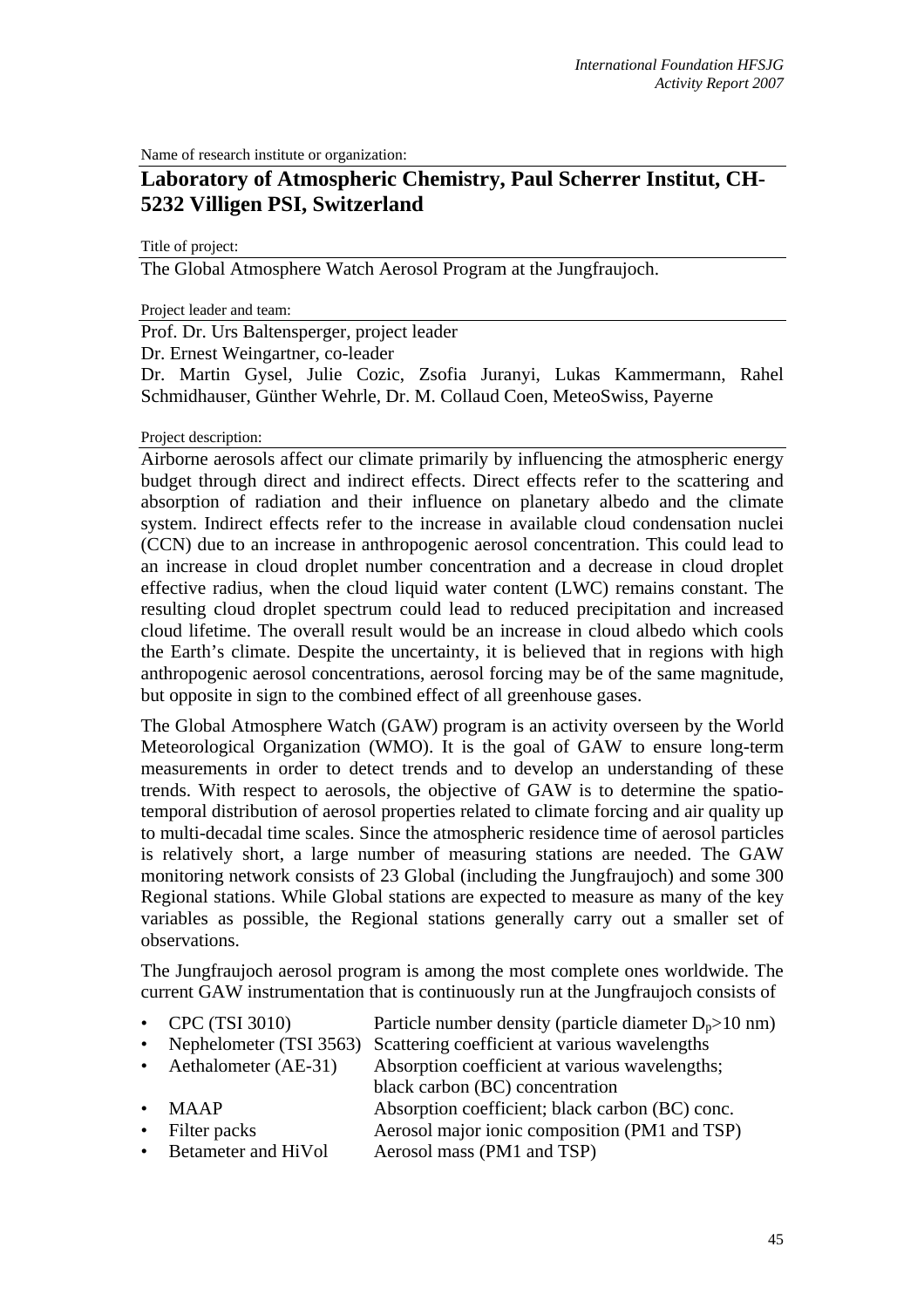For these measurements, ambient air is sampled via a heated inlet (25 °C), designed to prevent ice build-up and to evaporate cloud particles at an early stage, ensuring that the cloud condensation nuclei and/or ice nuclei are also sampled. This is called the *total* inlet.

In warm months, the site is influenced by injection of planetary boundary layer air into the free troposphere during sunny afternoons due to thermal convection, while in winter it is usually in the undisturbed free troposphere. This causes the concentration of pollutants, including the aerosol loading, to be higher in summer than in winter (see Figure 1).



*Figure 1. Long-term measurements of the light scattering coefficient (at 550 nm).* 

This data set was used to analyze the long-term trend of aerosol optical measurements at the Jungfraujoch (Collaud Coen *et al*., 2007). Since the aerosol variables are approximately lognormally distributed, the seasonal Kendall test and Sen's slope estimator were applied as non-parametric methods to detect the long-term trends for each month. The yearly trend was estimated by a least-mean square fit. The most significant trend is the increase  $(4-7\% \text{ yr}^{-1})$  in light scattering coefficients during the September to December period. The light absorption and backscattering coefficients and the aerosol number concentration also show a positive trend during this time of the year. This increase of the extensive aerosol properties during autumn can tentatively be related either to the general temperature increase over Europe, which lengthens the period when the influence of the PBL is preponderant and increases the injection of PBL air masses into the lower FT over large regions, or to long-range transport from areas with growing economy and increasing air pollution. The hemispheric backscattering fraction and the scattering exponent show an increase in size of small particles during most of the year, whereas the size of large particles remains constant. Generally the summer months at the Jungfraujoch, which are strongly influenced by planetary boundary layer air masses, do not show any longterm trend.

The sixth Cloud and Aerosol Characterization Experiment (CLACE-6) took place in February/March, 2007, with participation from numerous European research groups. This campaign aimed at characterizing aerosol and cloud properties with a particular focus on aerosol-cloud interactions in mixed liquid/ice phase clouds. Three different inlet systems were used the separate and further investigate the physical and chemical properties of the aerosol fractions acting as CCN, IN, or remaining in the interstitial phase in comparison to the total aerosol available. The interstitial and total inlets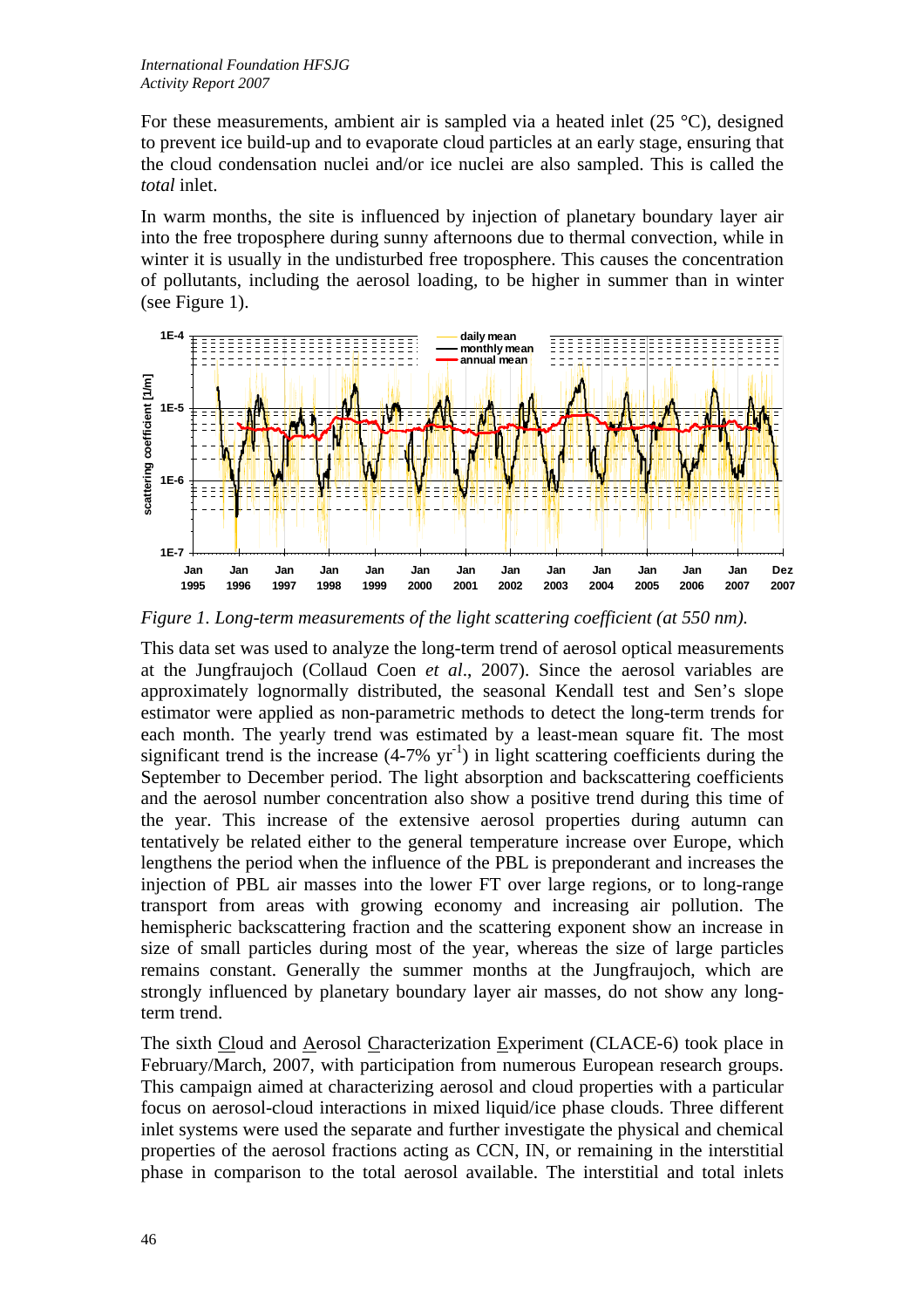operated by PSI selected the interstitial and total (interstitial plus droplet and ice residual particles) aerosol, respectively. The Institute for Tropospheric Research (IfT Leipzig) operated a novel Ice Counterflow Virtual Impactor (Ice-CVI, Mertes *et al*., 2007), which makes it possible to separate residual particles from ice crystals and/or cloud droplets from the remainder of the aerosol. Many different aerosol instruments were operated behind these inlets by the research consortium. In addition to the standard GAW equipment, PSI operated instruments to the aerosol number size distribution (Scanning Mobility Particle Sizer, SMPS; Optical Particle Counter, OPC), the enhancement of light scattering by the aerosol at enhanced relative humidity (humidified Nephelometer), hygroscopic diameter growth factors at enhanced relative humidity (hygroscopicity tandem differential mobility analyzer, HTDMA), the concentration of cloud condensation nuclei (CCN counter) and concentrations of organic and elemental carbon (Sunset Lab OC/EC analyzer).

A first set of cloud condensation nuclei (CCN) concentration measurements at different supersaturations have been conducted in February/March 2007. Parallel total measurements of the total particle concentration  $(CN, D > 10 \text{ nm})$  were used to calculate so-called activation ratios CN/CCN, which is the number fraction of particles having the potential to act as a CCN at a defined supersaturation. The results of these measurements are illustrated in Figure 2, indicating that the activation ratios are highly variable in time. Further parallel hygroscopicity, number size distribution and CCN measurements are planned in order to determine whether the observed variability of activation ratios is caused to a greater extent by the variability of the number size distribution or the particle hygroscopicity (composition).



*Figure 2. CCN activation ratio relative to the total number of particles with D>10 nm measured during the CLACE-6 campaign in February/March 2007.*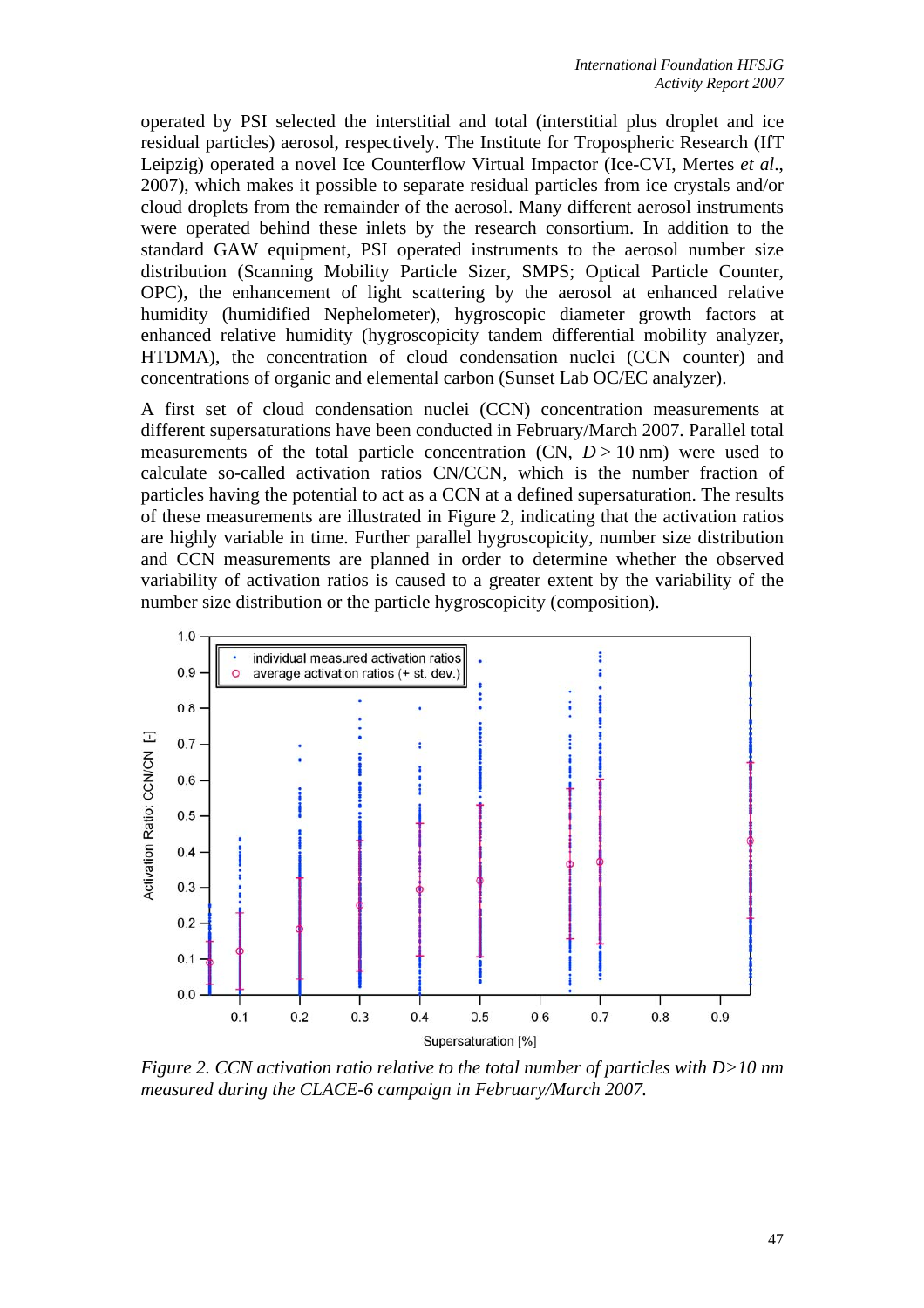

*Figure 3. Histogram of mean hygroscopic growth factors at 85% relative humidity of aerosol particles with dry diameter*  $D_0 = 250$ , 200, 50 nm from top to bottom (Sjogren) *et al., 2007).* 

Figure 3 shows histograms of the mean hygroscopic diameter growth factor at 85% relative humidity of aerosol particles with different dry sizes group by air mass type. Mean hygroscopic growth factors in free tropospheric (FT) air masses (black) are larger than in planetary boundary layer (PBL) influenced air masses consistently across all investigated dry sizes, thus indicating that atmospheric aging processes result in a general trend towards larger hygroscopicity. Externally mixed nonhygroscopic particles are often found at  $D_0 = 250$  nm during Sahara dust events (SDE), thus leading to reduced mean growth factors (grey bars in top panel). This is not observed for smaller diameters, as can be seen from similar mean growth factor histograms for FT and SDE air masses (middle and bottom panel).

Another important activity in 2007 was the analysis of the complex interactions of aerosol particles with cloud hydrometeors. An important result obtained during former CLACE campaigns is that the partitioning of aerosol particles to the cloud phase is strongly dependent on the relative fraction of ice in the cloud (Verheggen *et al.*, 2007). Figure 4 shows that the scavenged volume fraction (derived from the size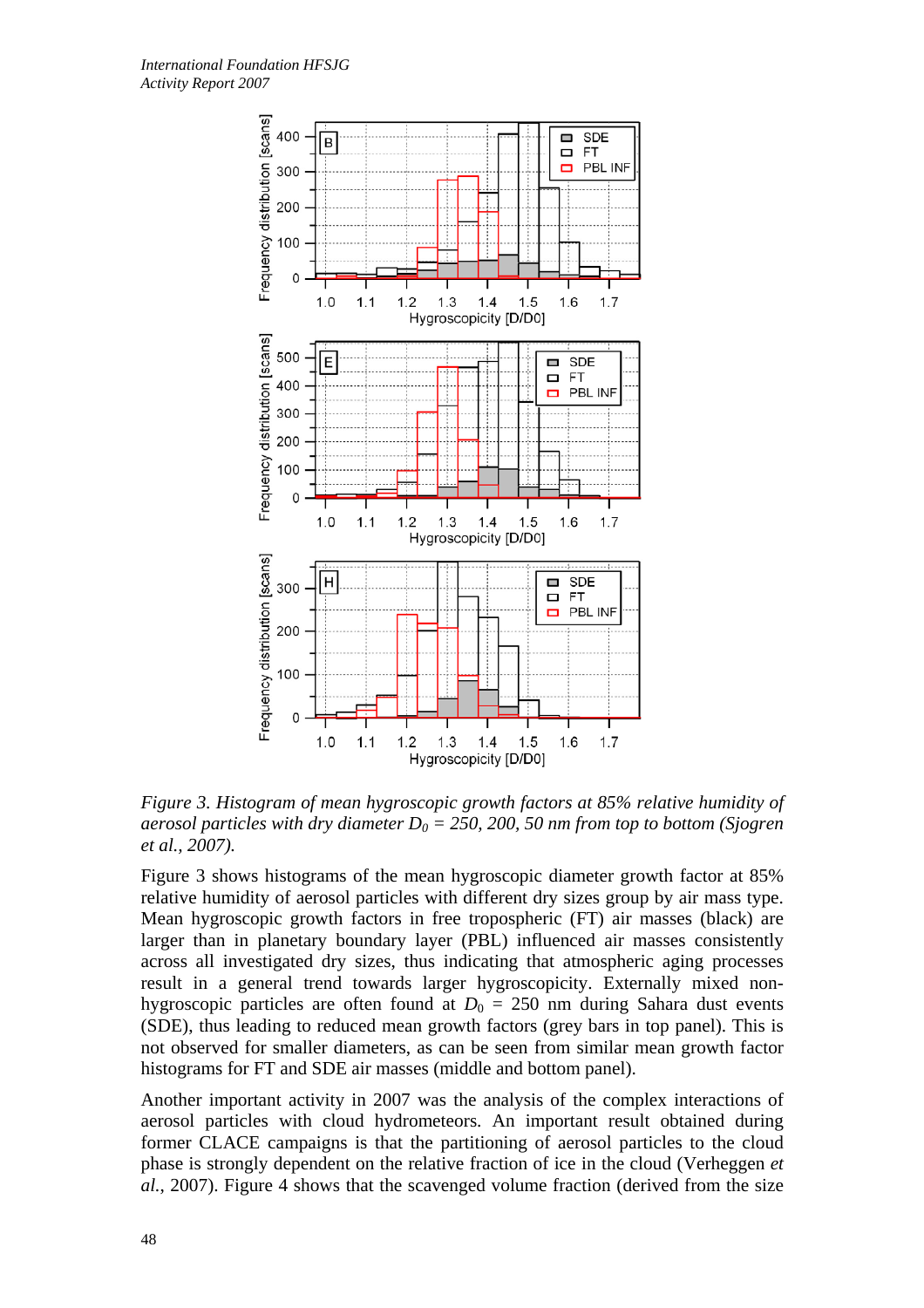distribution measurements and defined as  $(V_{tot}-V_{int})/V_{tot}$  is about 60% in liquid clouds. The fraction of scavenged particles decreases with increasing cloud ice mass fraction (IMF) to reach  $F_{Scav}$ <10% in mixed-phase clouds with IMF  $> 0.2$ . This can be explained by the Wegener- Bergeron-Findeisen process, which describes the effect of a water vapour flux from liquid droplets to ice crystals. The formation of ice during the early stages of cloud development could have prevented additional particles from activating by quickly lowering the supersaturation. This is also due to the difference in vapour pressure over ice and liquid. Figure 4b shows that black carbon (BC) mass is scavenged into the cloud phase to the same extent as the total aerosol (Cozic *et al.*, 2007). Such behaviour is not expected for freshly emitted soot particles because they are hydrophobic. Most soot particles on the Jungfraujoch experienced aging processes which transformed them into an internally mixed hygroscopic aerosol. The scavenged fraction was increased in liquid cloud with increasing liquid water content (LWC) up to a plateau of 60% and decreased with increasing particle (or BC) concentration since there is an increased competition for the available water vapour.



*Figure 4. Scavenged fraction of aerosol volume (a) and black carbon mass (b) vs. the ice mass fraction of mixed phase clouds. Each point represents an average of 100 min of measurement.* 

The Ice-CVI allowed for the sampling and subsequent analysis of residual particles in small ice crystals (ice residuals). The chemical composition of ice residuals was found to be remarkably different from the total aerosol. Comparison of SMPS and AMS data confirms findings that this aerosol is composed to about 95% of nonrefractory material (vaporized at 600°C) (Cozic *et al.*, 2008b). Ice residuals show a significantly different signature: Ice crystal residuals sampled by the Ice-CVI show a negligible mass concentration of non-refractory material as measured by the aerosol mass spectrometer compared to the SMPS derived mass, indicating that preferably refractory (i.e. non-volatile, such as BC or mineral dust) particles act as ice nuclei. An analysis of the size resolved mass size distributions shows that the ice residuals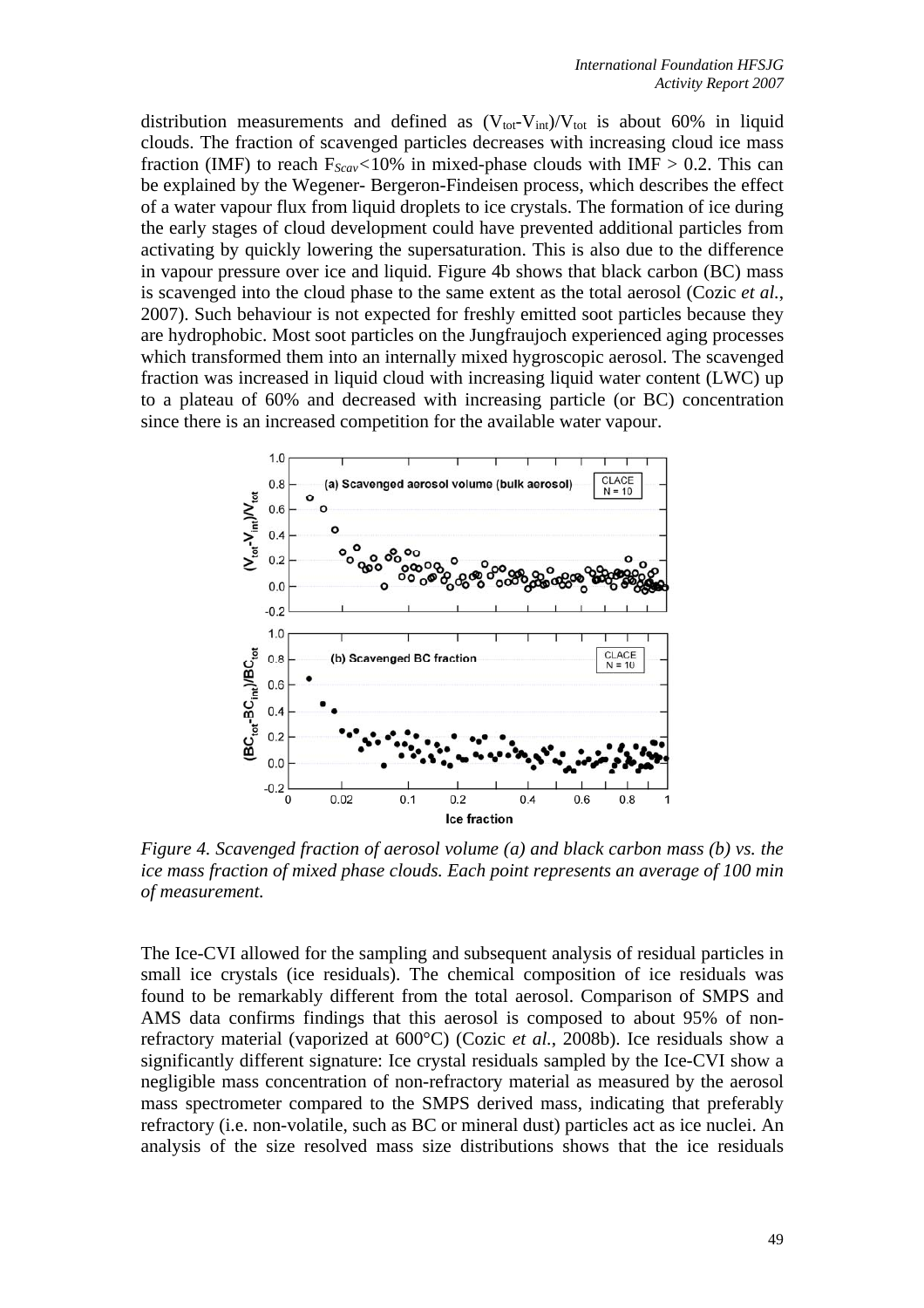experience a relatively larger mass contribution from particles larger than 300 nm, suggesting that larger particles (e.g. mineral dust) preferentially act as ice nuclei.

The BC mass fraction behind the total inlet  $(BC_{tot}/(V_{tot} \rho,$  assuming an aerosol density of  $p = 1.5$  g/cm<sup>3</sup>)) was compared to the BC mass fraction behind the Ice-CVI  $(BC_{\text{cvi}}/V_{\text{cvi}})$ , assuming a BC density of  $\rho = 2$  g/cm<sup>3</sup>). It can be observed that BC behind the total inlet represents between 3 to 10% of the total aerosol mass whereas in ice residuals it represents from 4 up to 60% of the aerosol mass. Points above the 1:1 line have a larger BC fraction in the ice residuals than in the total aerosol, while below the reverse is true. Figure 5 thus shows that most of the time, BC is enriched in the ice residuals compared to the total aerosol. On average, the BC mass fraction was 5% for the total aerosol and 27% for the ice particle residuals.



*Figure 5: Comparison of the BC mass fraction in the ice residual phase with the corresponding fraction in the total aerosol phase in-cloud. Filled circles represent hourly averaged data whereas triangular points (and their errors) present averages over 6 individual cloud periods. Note that the scales are logarithmic. From Cozic et al. (2008a).* 

These measurements indicate that besides dust, BC (or compounds associated with BC) also acts as potential ice nuclei. If generally true, this means that in addition to an indirect effect on liquid cloud formation, there is an indirect aerosol effect via glaciation of clouds. This result is highly important for climate since BC has a predominately anthropogenic origin.

Key words:

Atmospheric aerosol particles, aerosol-cloud interactions, aerosol climatic effects, radiative forcing, cloud condensation nuclei, hygroscopic growth, light scattering

Internet data bases:

http://www.psi.ch/gaw http://www.psi.ch/lac http://aerosolforschung.web.psi.ch http://www.meteoschweiz.ch/web/en/climate/global\_climate\_monitoring/GAW\_CH\_ Allg/GAW-aerosol.html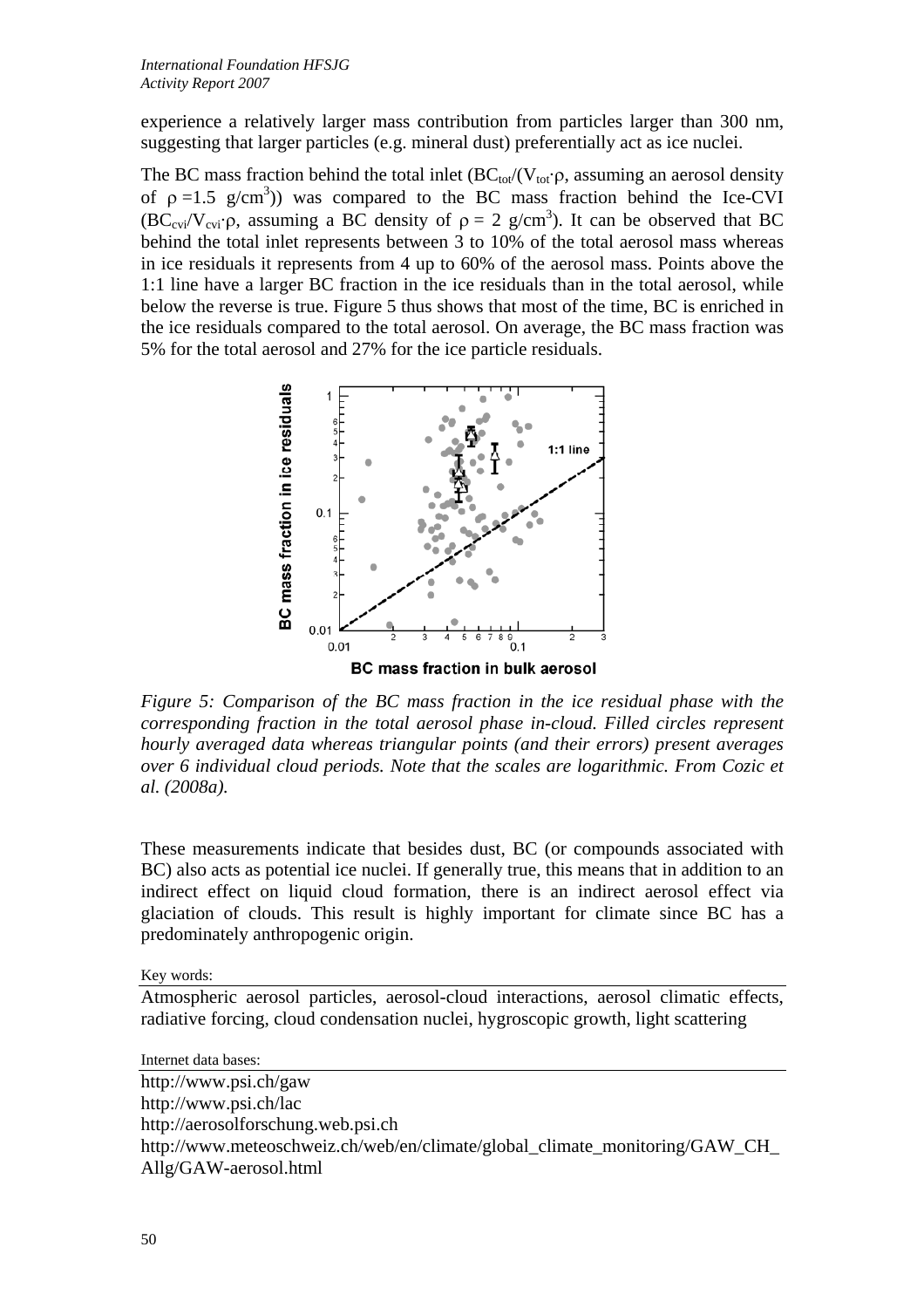Collaborating partners/networks:

Dr. P. Viatte, MeteoSwiss, Payerne

Dr. C. Hüglin and Dr. S. Reimann, EMPA, Dübendorf

Prof. H. Burtscher, Institut für Sensoren und Signale der Fachhochschule Aargau (FHA), Windisch

Prof. U. Lohmann and Prof. T. Peter, Institute for Atmospheric and Climate Science, ETH Zürich

Prof. J. Heintzenberg, Institut für Troposphärenforschung, Leipzig, Germany

Dr. Paolo Lai, Laboratoire de Météorologie Physique, University of Clermont-Ferrand –CNRS, France

Dr. A. Petzold, Institute of Atmospheric Physics, DLR Oberpfaffenhofen, Germany

Prof. J. Curtius, Institut für Atmosphäre und Umwelt, Johann Wolfgang Goethe Universität Frankfurt am Main, Frankfurt, Germany

Prof. H. Coe and Prof. T. Choularton, School of Earth, Atmospheric and Environmental Sciences (SEAES), University of Manchester, Manchester, England

Dr. J. Schneider and Prof. S. Borrmann, University of Mainz, Particle Chemistry Department, Mainz, Germany

Dr. U. Pöschl, Biogeochemistry Department, Max-Planck-Institut für Chemie, Mainz, Germany

Prof. S. Weinbruch, Universität Darmstadt, Institut für Mineralogie, Darmstadt, Germany

Prof. M. Kulmala, Department of Physics, University of Helsinki, Helsinki, Finland

Scientific publications and public outreach 2007:

### **Refereed journal articles**

Choularton, T. W., K. N. Bower, E. Weingartner, I. Crawford, H. Coe, M. W. Gallagher, M. Flynn, J. Crosier, P. Connolly, A. Targino, M. R. Alfarra, U. Baltensperger, S. Sjogren, B. Verheggen, J. Cozic, and M. Gysel (2008), The influence of small aerosol particles on the properties of water and ice clouds, Faraday Discussions, **137**, 205-222.

Collaud Coen, M., E. Weingartner, S. Nyeki, J. Cozic, S. Henning, B. Verheggen, R. Gehrig, and U. Baltensperger (2007), Long-term trend analysis of aerosol variables at the high alpine site Jungfraujoch, J. Geophys. Res., **112**, D13213, doi: 10.1029/2006JD007995.

Cozic, J., S. Mertes, B. Verheggen, D. J. Cziczo, S. J. Gallavardin, S. Walter, U. Baltensperger, and E. Weingartner (2008a), Field observations of black carbon enrichment in atmospheric ice particle residuals suggesting a potential ice nucleating capability, J. Geophys. Res., submitted.

Cozic, J., B. Verheggen, E. Weingartner, J. Crosier, K. Bower, M. Flynn, H. Coe, S. Henning, M. Steinbacher, S. Henne, M. C. Coen, A. Petzold, and U. Baltensperger (2008b), Chemical composition of free tropospheric aerosol for PM1 and coarse mode at the high alpine site Jungfraujoch, Atmos. Chem. Phys. **8**, 407-423.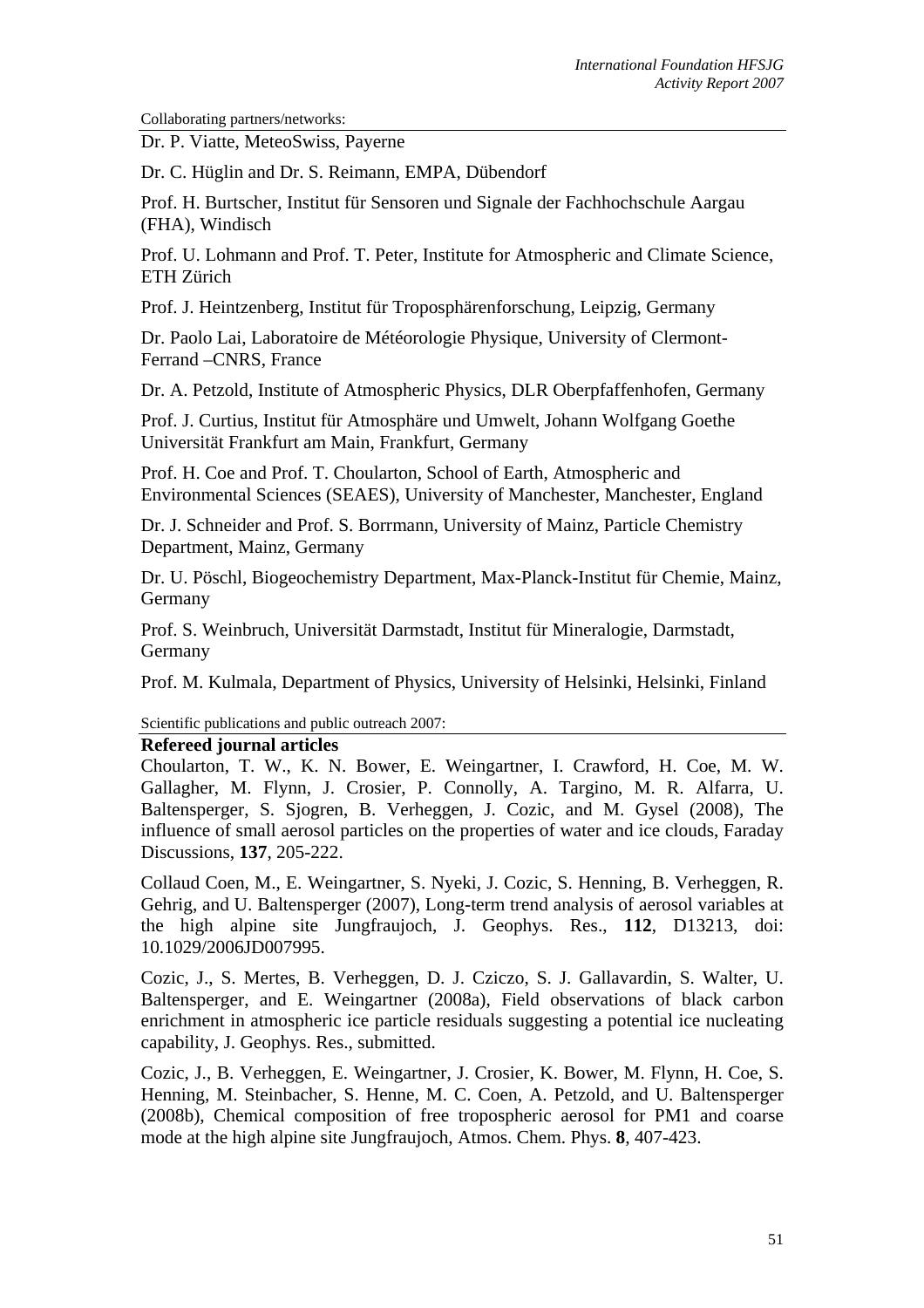Cozic, J., B. Verheggen, S. Mertes, P. Connolly, K. Bower, A. Petzold, U. Baltensperger, and E. Weingartner (2007), Scavenging of black carbon in mixed phase clouds at the high alpine site Jungfraujoch, At mos. Chem. Phys., **7**, 1797-1807.

Hoose, C., U. Lohmann, B. Verheggen, and E. Weingartner (2008), Aerosol processing in mixed-phase clouds in ECHAM5-HAM: Model description and comparison to observations, J. Geophys. Res., in press.

Mertes, S., B. Verheggen, S. Walter, M. Ebert, P. Connolly, E. Weingartner, J. Schneider, K. N. Bower, M. Inerle-Hof, J. Cozic, U. Baltensperger, and J. Heinzenberg (2007), Counterflow virtual impactor based collection of small ice particles in mixed-phase clouds for the physico-chemical characterisation of tropospheric ice nuclei: sampler description and first case study, Aerosol Science & Technology, **41**, 848-864.

Sjogren, S., M. Gysel, E. Weingartner, M. R. Alfarra, J. Duplissy, J. Cozic, J. Crosier, H. Coe, and U. Baltensperger (2007), Hygroscopicity of the submicrometer aerosol at the high-alpine site Jungfraujoch, 3580 m a.s.l., Switzerland, Atmos. Chem. Phys. Discuss., **7**, 13699-13732.

Verheggen, B., J. Cozic, E. Weingartner, B. K. N. Bower, S. Mertes, P. Connolly, M. W. Gallagher, M. Flynn, T. Choularton, and U. Baltensperger (2007), Aerosol activation in liquid and mixed phase clouds at the high alpine site Jungfraujoch, J. Geophys. Res., **112**, D23202, doi:10.1029/2007JD008714R.

# **Conference papers**

Baltensperger, U., E. Weingartner, B. Verheggen, U. Lohmann, J. Cozic, M. Gysel, S. Mertes, K.N. Bower, P. Connolly, M. Flynn, J. Crosier, M. Gallagher, H. Coe, T. Choularton, S. Walter, J. Schneider, J. Curtius, S. Borrmann, A. Petzold, M. Ebert, A. Worringen, S. Weinbruch, Aerosol partitioning in mixed-phase clouds, European Geosciences Union (EGU), Vienna, Austria, April 15-20, 2007.

Baltensperger, U., Physical properties and chemical composition of atmospheric aerosols, ESF - INTROP Workshop on Aerosols - Properties, Processes, Climate, Crete, Greece, April 21-24, 2007.

Collaud Coen, M., E. Weingartner, R. Nessler, U. Baltensperger, Ambient single scattering albedo at the high alpine site Jungfraujoch, European Aerosol Conference (EAC), Salzburg, Austria, September 9-14, 2007.

Cozic, J., B. Verheggen, E. Weingartner, U. Baltensperger, S. Mertes, K.N. Bower, I. Crawford, M. Flynn, P. Connnolly, M. Gallagher, S. Walter J. Schneider, J. Curtius, A. Petzold, Partitioning of aerosol particles in mixed-phase clouds at a high-alpine site, 17th International Conference on Nucleation & Atmospheric Aerosols, Galway, Ireland August 13-17, 2007.

Herich, H., L. Kammermann, D. Cziczo, E. Weingartner, M. Gysel, U. Baltensperger, U. Lohmann, Proc. Aerosol chemical composition and hygroscopic growth - first results from field studies, 11th ETH-Conference on Combustion Generated Nanoparticles, ETH Zürich, August 13-15, 2007.

Herich, H., L. Kammermann, B. Friedman, E. Weingartner, M. Gysel, U. Baltensperger, A. Arneth, T. Holst, D. Gross, U. Lohmann, D.J. Cziczo, A rapid insitu technique for aerosol chemical composition as a function of the hygroscopic growth: results from urban, remote and polar field sites, AGU Fall Meeting, San Francisco, CA, USA, December 10-14, 2007.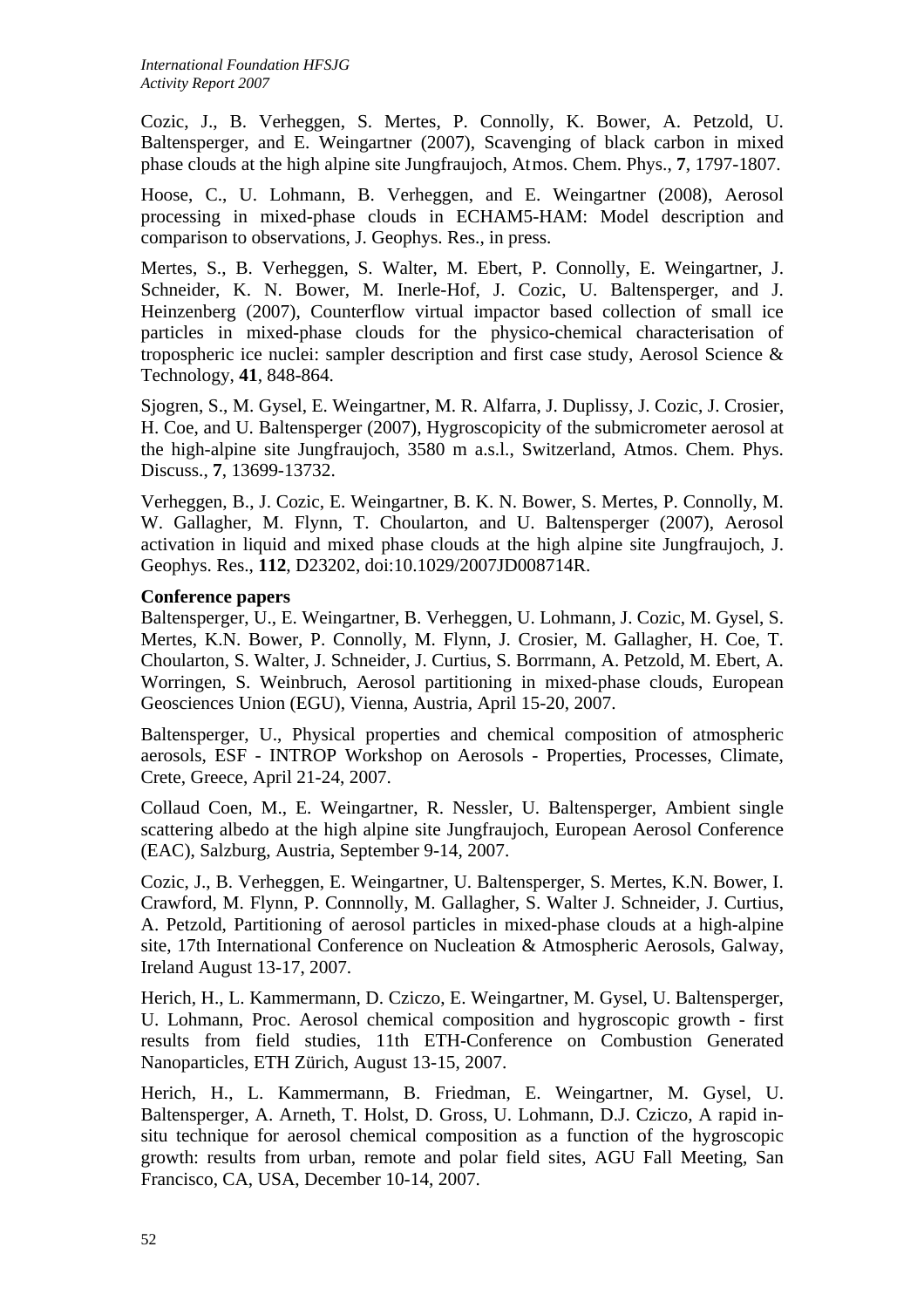Hoose, C., U. Lohman, E. Weingartner, Aerosol processing in mixed-phase clouds, IUGG XXIV General Assembly, Perugia, Italy, July 2-13, 2007.

Kammermann, L., H. Herich, D.J. Cziczo, M. Gysel, E. Weingartner, U. Lohmann, U. Baltensperger, Proc. Hygroscopic Growth and Chemical Composition - First results from combined measurements with a HTMDA and an ATOFMS, 11th ETH Conference on Combustion Generated Nanoparticles, ETH Zürich, August 13-15, 2007.

Schmidhauser, R., G. Wehrle, P. Zieger, A. Jefferson, J. Ogren, E. Weingartner, U. Baltensperger, Aerosol light scattering at high relative humidity, European Aerosol Conference (EAC), Salzburg, Austria, September 9-14, 2007.

Verheggen, B., E. Weingartner, J. Cozic, M. Vana, J. Balzani, E. Fries, G. Legreid, A. Hirsikko, M. Kulmala, U. Baltensperger, Observations of particle nucleation and growth events in the lower free troposphere, 17th International Conference on Nucleation & Atmospheric Aerosols, Galway, Ireland, August 13-17, 2007.

Weingartner, E., J. Cozic, B. Verheggen, M. Gysel, U. Baltensperger, S. Mertes, K.N. Bower, I. Crawford, M. Flynn, P. Connolly, M. Gallagher, T. Choularton, U. Lohmann, D. Cziczo, J. Schneider, S. Walter, J. Curtius, S. Borrmann, A. Petzold, Partitioning of aerosol particles in mixed-phase clouds at a high alpine site, European Aerosol Conference (EAC), Salzburg, Austria, September 9-14, 2007.

Weingartner, E., J. Cozic, B. Verheggen, U. Baltensperger, S. Mertes, S. Walter, J. Schneider, J. Curtius, Proc. Impact of black carbon on climate: Interaction of soot containing particles with clouds, 11th ETH-Conference on Combustion Generated Nanoparticles, ETH Zürich, August 13-15, 2007.

Weingartner, E. Aerosol partitioning between interstitial and condensed phase in mixed-phase clouds, Aerosols - Properties, Processes and Climate (APPC), ESF - INTROP Conference, Crete, Greece, April 22-24, 2007.

# **Theses**

University of Bern, October 11, 2007, PhD Thesis, J. Cozic, Aerosol properties of the free troposphere and their interference with mixed-phase clouds.

ETH Zürich, June 1, 2007, PhD Thesis, S. Sjogren, Hygroscopic properties of organic and inorganic aerosols.

# **Magazine and Newspapers articles**

"Auch positive Klima-News vom Joch", Zeitungsartikel: Berner Oberländer, March 9, 2007.

"Wolkendoktor und Steinhorcher", Reportage: Beobachter, August 17, 2007.

"Aerosole und Feinstaub - ihre Gefahren", Zeitungsartikel: Die Botschaft, November 10, 2007.

"Je kleiner; desto gefährlicher", Zeitungsartikel: AZ Baden, November 13, 2007.

"Klima: Schweizer Forscher top", Zeitungsartikel: Sonntag, November 11, 2007.

"Aerosole: Kühlende Schwebeteilchen unter der Lupe", Zeitungsartikel: Sonntag, November 11, 2007.